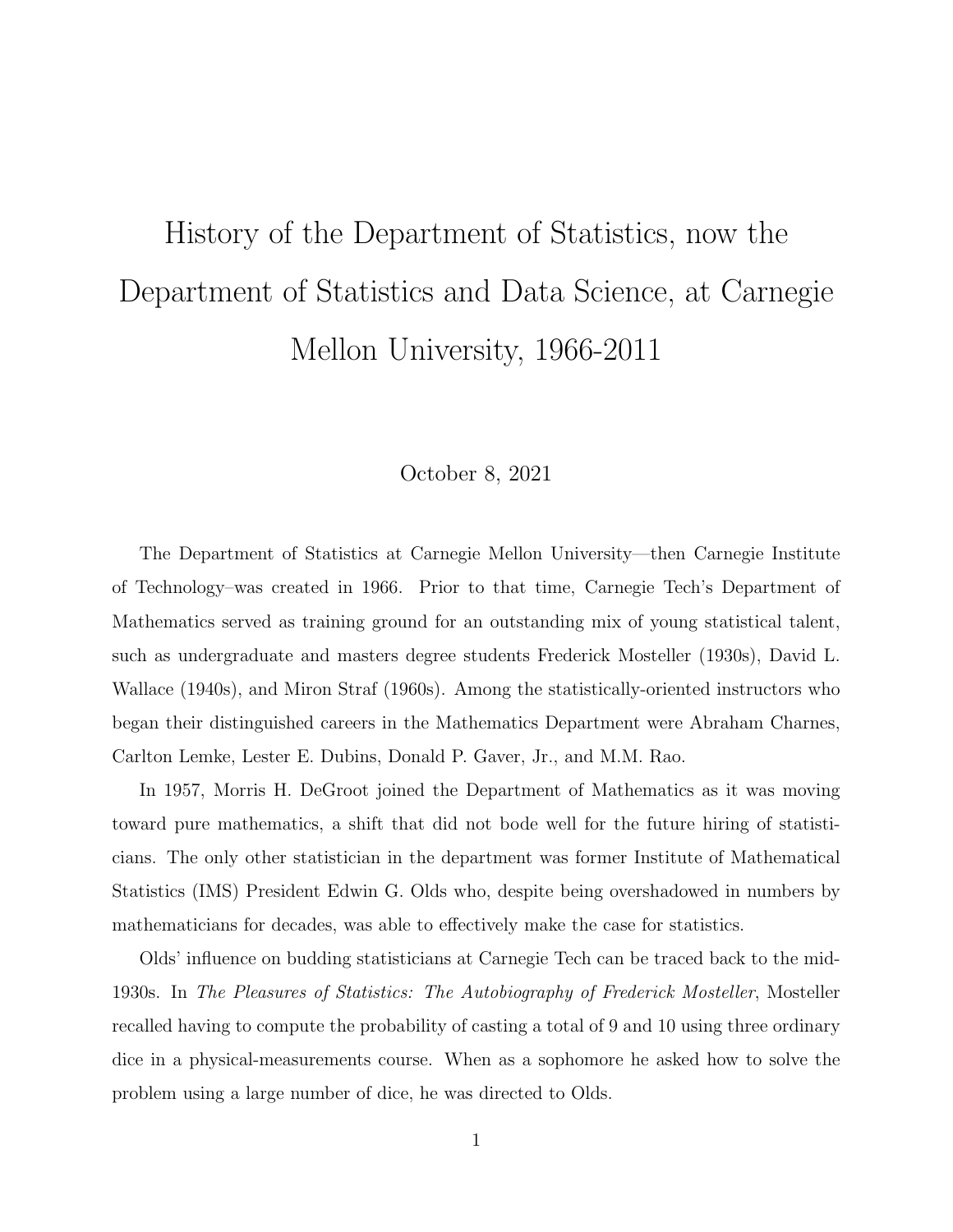"He [Olds] began showing me slowly and carefully how to do the three-dice problem ... The method was that of generating functions, and it magically, and I do mean magically, counted how many ways there were to get each total with the dice. Although I had loved mathematics all along, this was the first time I ever felt that I'd been working with a peashooter when I could have had a cannon ...

"Soon I was a mathematics rather than a physics major."

Hooked on probability and statistics, Mosteller would go on to earn a Ph.D. in mathematics from Princeton University. In 1957, en route to becoming one of the premier statisticians of the 20th century, Mosteller founded the Department of Statistics at Harvard University almost a decade before Carnegie Tech had one; (as fate would have it, one of his early Ph.D. students at Harvard was Stephen Fienberg, who later became head of Carnegie Mellon's Department of Statistics and dean of its College of Humanities and Social Sciences (H&SS)). In 1964, Mosteller and fellow Carnegie Tech and Princeton alumnus Wallace authored their classic book, Inference and Disputed Authorship: The Federalist. When it was featured on the cover of Time magazine for its use of statistical methodology to solve the disputed authorship of the Federalist Papers, Carnegie Tech's Mathematics Department basked in the reflected limelight.

By the mid-1960s, DeGroot's interests had been diverging from his colleagues for years, leading him to yearn for a group of colleagues with whom to share his passion for research in decision making and other statistical interests. His friend and lifelong collaborator, Richard M. Cyert, then Dean of the Graduate School of Industrial Administration (GSIA; now the Tepper School of Business) agreed. Together they developed a plan for a Department of Statistics with DeGroot as its head and Gaver as the other senior faculty member. A year later, Carnegie Tech became Carnegie-Mellon University. (In 1987, the hyphen was removed and the school assumed its present name of Carnegie Mellon University.)

In its early years the department had only a few, albeit outstanding, faculty members, such as Norman Starr, Stanley Sclove and Michael Woodroofe. The department, while not part of any college, reported to Cyert, first as Dean and then as Carnegie Mellon president. Notable graduate students during this time included Prem Goel (former chairman of the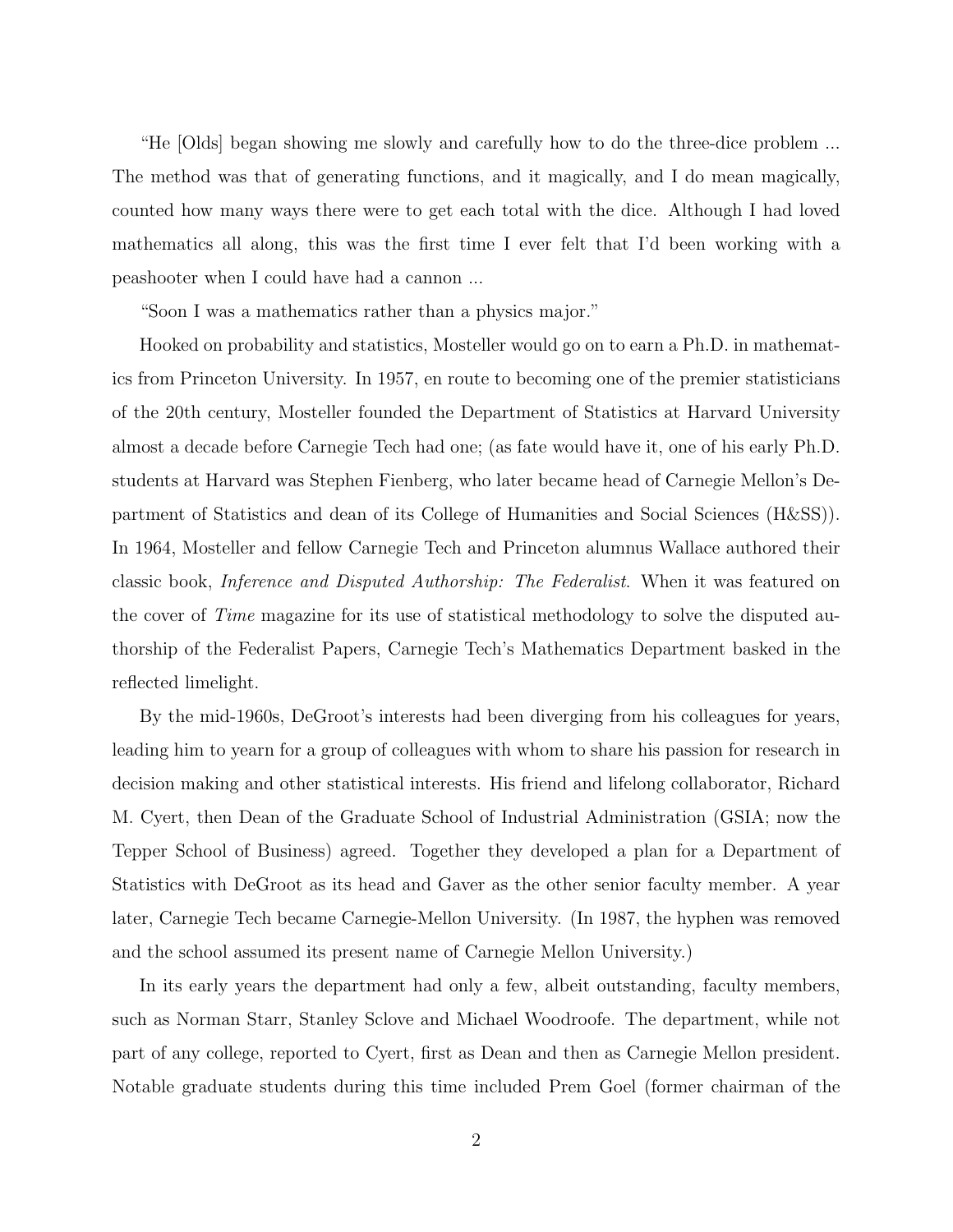Dept. of Statistics at Ohio State University), the late David Hildebrand (former chairman of the Dept. of Statistics at the University of Pennsylvania), and Benjamin Kedem (Professor of Mathematics at the University of Maryland).

In 1969, Jay Kadane joined the department. Three years later, DeGroot stepped down as head when his wife became ill and Kadane, who was six years out of graduate school, succeeded him. In addition to DeGroot and Kadane, the faculty at the time consisted of John Lehoczky, William W. Davis, Paul Shaman, Al Kinderman, and Gerry Ramage. There were a handful of graduate students, no undergraduates, and two staff members.

The department's offices in the early years were on the eighth floor of the brick-walled, dungeon-like Science Hall, now Wean Hall, with odd aromas provided by the nearby chemistry laboratories. While Carnegie Mellon had some computers which used racks of IBM cards, Statistics had none. The department also still lacked a college to call home, as it was reporting both to the dean of GSIA and to the dean of engineering. Blazing its own path, the department decided to focus on Bayesian statistics, applications of statistics, and, later, statistical computing, when none of these was widely recognized as crucial to a growing department. In keeping with the latter focus, Statistics rented its first terminal: an interactive terminal hard-wired into the university computer system.

An early important proposal by Kadane that was adopted by departmental consent was to evaluate applied research on the basis of whether it was a contribution to the applied area and not necessarily a contribution to statistics. Another part of that strategy was to forego operating a consulting center for drop-in statistical advice. Instead, faculty were encouraged to participate in joint work with researchers in other fields. As a result, the department managed to develop collaborative relationships with many scholars across campus for decades to come.

George Duncan joined the department in 1974, followed by William Eddy and Diane Lambert two years later. As almost none of the faculty had spouses or children at the time, there was a lot of after-hours socializing, such as Wednesday evening cocktails and hors d'oeuvres in the Faculty Club in Skibo. Everyone also gathered at noon each day in their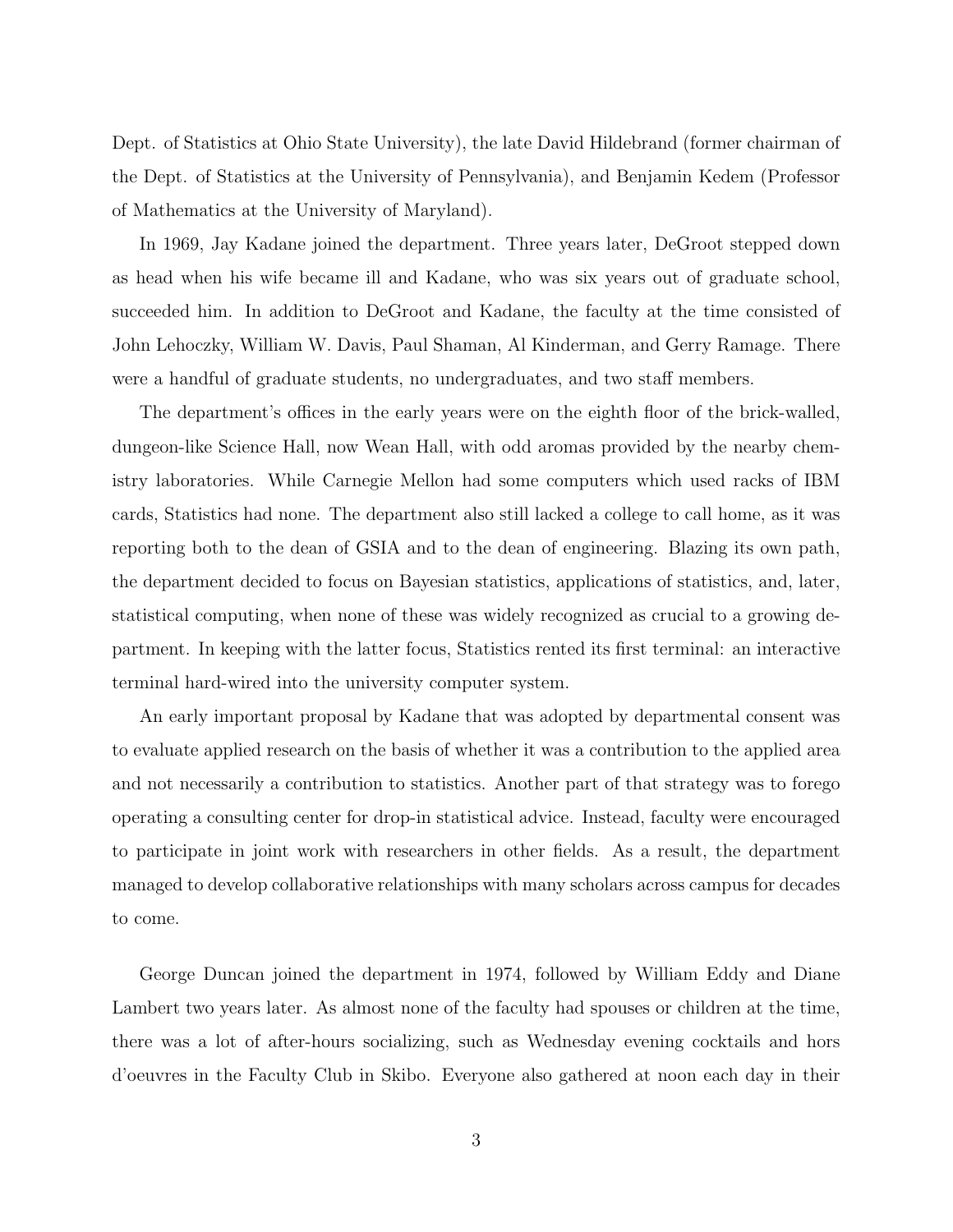shared hallway in Science Hall to walk for lunch to Skibo (the campus student union named after Andrew Carnegie's ancestral home in Scotland).

In what would become a hallmark of the department to the present day— journal and magazine editorships—DeGroot followed up his 1971-1975 editorial work as book review editor of the Journal of the American Statistical Association (JASA) by serving as the publication's theory and methods editor from 1976 to 1978. Kadane was his deputy editor for the latter. Duncan took over that JASA editorship from DeGroot in 1979.

In 1978, Wen-chen Chen came aboard; about the same time, the department offices moved from the eighth to the seventh floor of Science Hall. Mark Schervish arrived in 1979 – an important year for collaborations. During a graduate seminar taught by Kadane, Schervish met University of Pittsburgh philosophy faculty member Teddy Seidenfeld (who later became a Carnegie Mellon joint philosophy/statistics faculty member). Their interactions would eventually evolve into weekly research meetings and numerous papers by the trio, both of which continue today.

Meanwhile, across the Atlantic at the First Valencia International Meeting on Bayesian Statistics in Valencia, Spain, DeGroot and Stephen Fienberg were beginning their collaboration on comparing probability forecasters. At this meeting, DeGroot was able to finally convince Fienberg, whom he and Kadane were aggressively courting, to join the department a year later in 1980. The final negotiating item involved finding opportunities in Pittsburgh for Fienberg and his son to play hockey.

The dawn of the 1980s was a time of change and development, with faculty numbering about 10 and graduate students roughly 15. Among them was Luke Tierney, in his first faculty post, and Ph.D. student Kathryn Chaloner. The couple met at Carnegie Mellon and later married. Today, both are professors and department heads at the University of Iowa—she in the Department of Biostatistics, and he in the Department of Statistics and Actuarial Science.

In 1980, Statistics finally landed a home when it joined H&SS, where it remains a core department today.

In 1981, Robert Kass was hired, and Fienberg became head just as he was starting his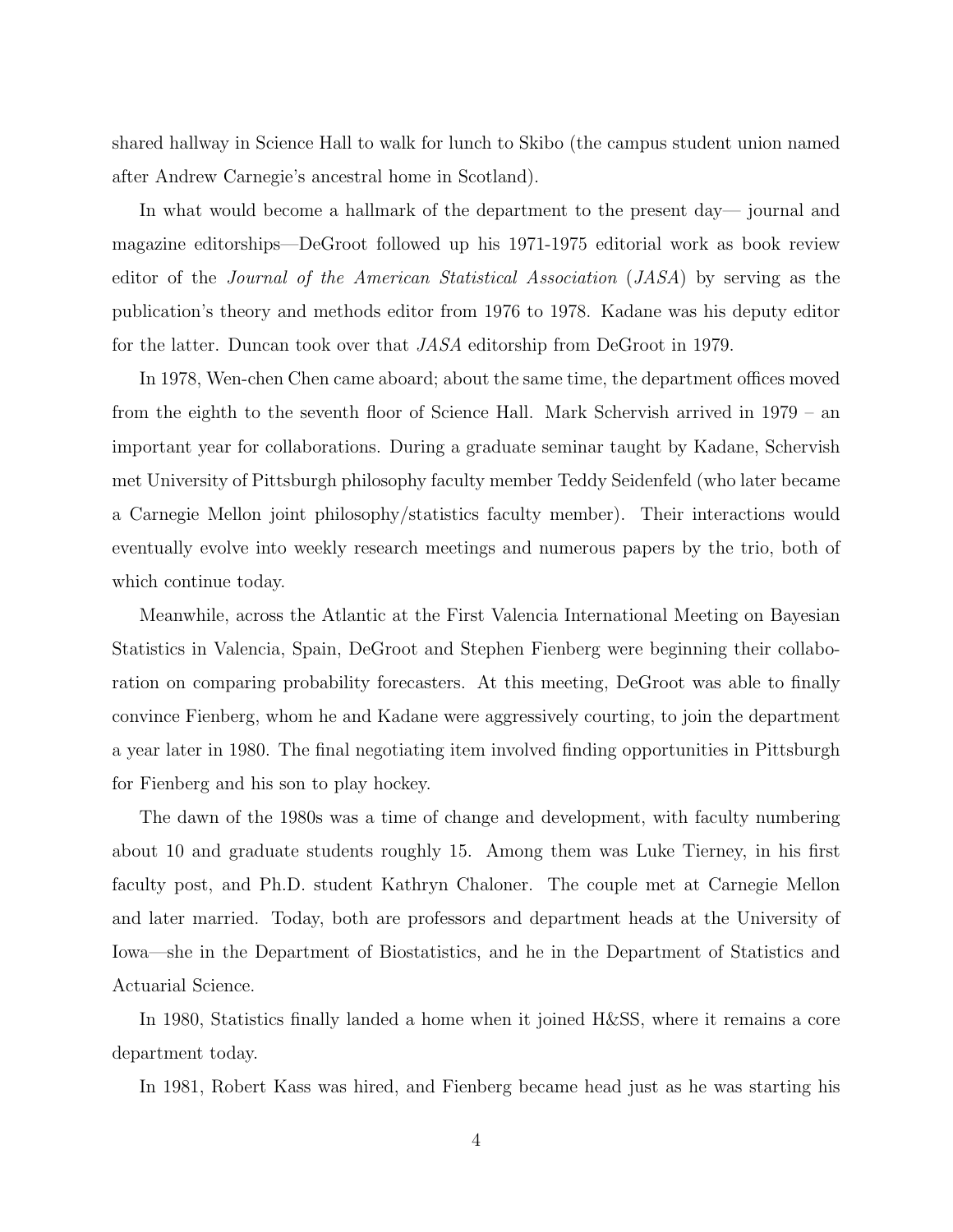six-year stint as chair of the Committee on National Statistics (CNSTAT) at the National Academy of Sciences. As department head, he oversaw submission of a proposal to the first Scientific Computing Research Equipment in the Mathematical Sciences (SCREMS) program at the National Science Foundation, for which the department received funding to purchase its first mini-computer for \$250,000. This was the start of the department's leadership in statistical computing beyond Carnegie Mellon, a position it retains to the present day.

Collaboration continued to flourish, as DeGroot, Fienberg, and Kadane began work on the use of statistics in legal settings, which would become the edited volume, Statistics and the Law. At a downtown Pittsburgh hotel, the department hosted the international Computer Science and Statistics 13th Symposium on the Interface, chaired by Eddy. This was to be the first of many conferences and workshops hosted by the department and its faculty.

Amidst a swirl of activity, tragedy struck. On July 3, 1981, while visiting family in Taiwan with his wife and year-old son, 31-year-old Wen-Chen Chen was found dead. Chen had undergone extensive questioning by Taiwan authorities regarding his alleged political activities in the U.S. With DeGroot as the driving force in bringing attention to what the Taiwanese government was dismissing, he and renowned U.S. pathologist and Pittsburgh resident Cyril Wecht traveled to Taiwan. While Wecht concluded through autopsy findings that the promising young faculty member was murdered, there was no further action by the Taiwanese government.

By 1982, the department continued to grow and, with the university-wide tentacles of a sprouting bureaucracy compounding regulations and paperwork, Statistics hired its first business manager. A year later Joel Greenhouse arrived to begin a post-doctoral position supported by a National Institute of Mental Health (NIMH) grant for training in psychiatric statistics with Lehoczky and DeGroot as principal investigators.

In keeping with the the tradition of departmental editorships of journals and magazines, DeGroot was spearheading the creation of *Statistical Science*, dedicated to communication among statisticians regardless of specialty, while Kadane was in the middle of a three-year stint as applications and coordinating editor of JASA. On the honors front, Fienberg was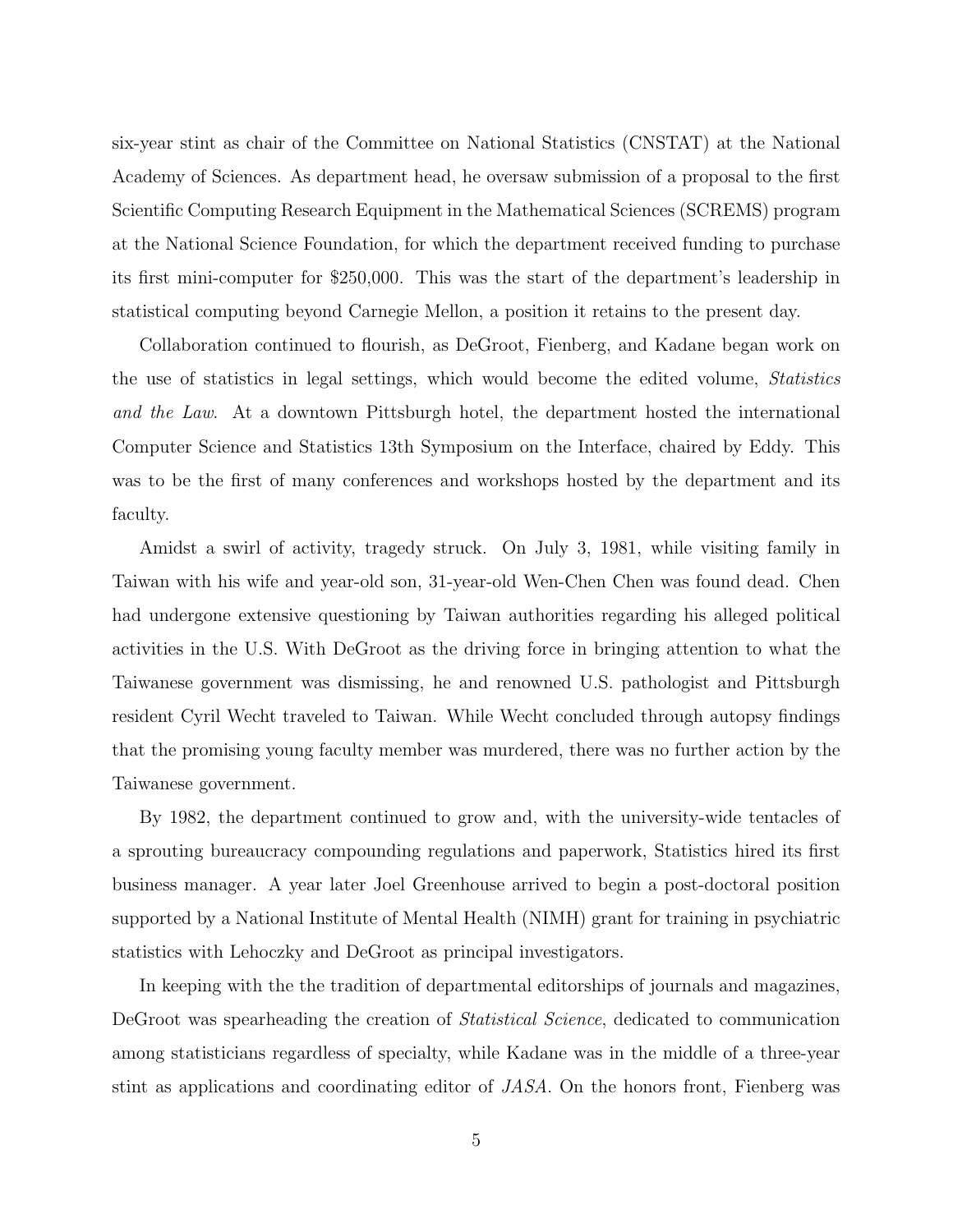the 1982 recipient of the Committee of Presidents of Statistical Societies Presidents' Award (COPSS) as the outstanding statistician age 40 or younger—the first of three Carnegie Mellon Statistics faculty to receive this honor.

By the early 1980s, the department enjoyed a world-wide reputation in Bayesian statistics and decision making, and was developing strength in statistical computation. At the same time, Carnegie Mellon was stressing these same areas, as well as cross-disciplinary research, in its strategic planning. The university's recognition of the importance of statistics in such research would result, a decade later, in the department's playing a key role in several major cross-disciplinary efforts on campus, such as the Center for the Neural Basis of Cognition (CNBC), and the Center for Automated Learning and Discovery (CALD), now the Machine Learning (ML) Department.

In 1984, the department moved from Wean Hall to two newly renovated wings of Baker Hall, almost doubling its space in faculty, staff, and student offices, and acquiring two conference rooms, a lounge, and more. To ensure frequent interaction, graduate student offices were interspersed among faculty offices. A spring evening was the setting for faculty, staff, and university officials to unite in celebration as DeGroot was recognized for his decades of contributions and achievements with Carnegie Mellon's highest honor: a University Professorship. Later in the year, Fienberg stepped down as head, and Lehockzy assumed the post.

In 1985, Fienberg, now Maurice Falk Professor of Statistics and Social Science, and Eddy began developing the idea for a quarterly magazine for anyone with an interest in the analysis of data—*CHANCE*, New Directions for Statistics and Computing. It would reach fruition three years later, and eventually become a publication of the American Statistical Association for the next 20 years and counting. By mid-decade, the department housed about 15 faculty and 30 graduate students.

Academic statistics departments were afforded a unique opportunity to acquire their own equipment as a result of the awarding of the first SCREMS funds in 1982, followed by Dept.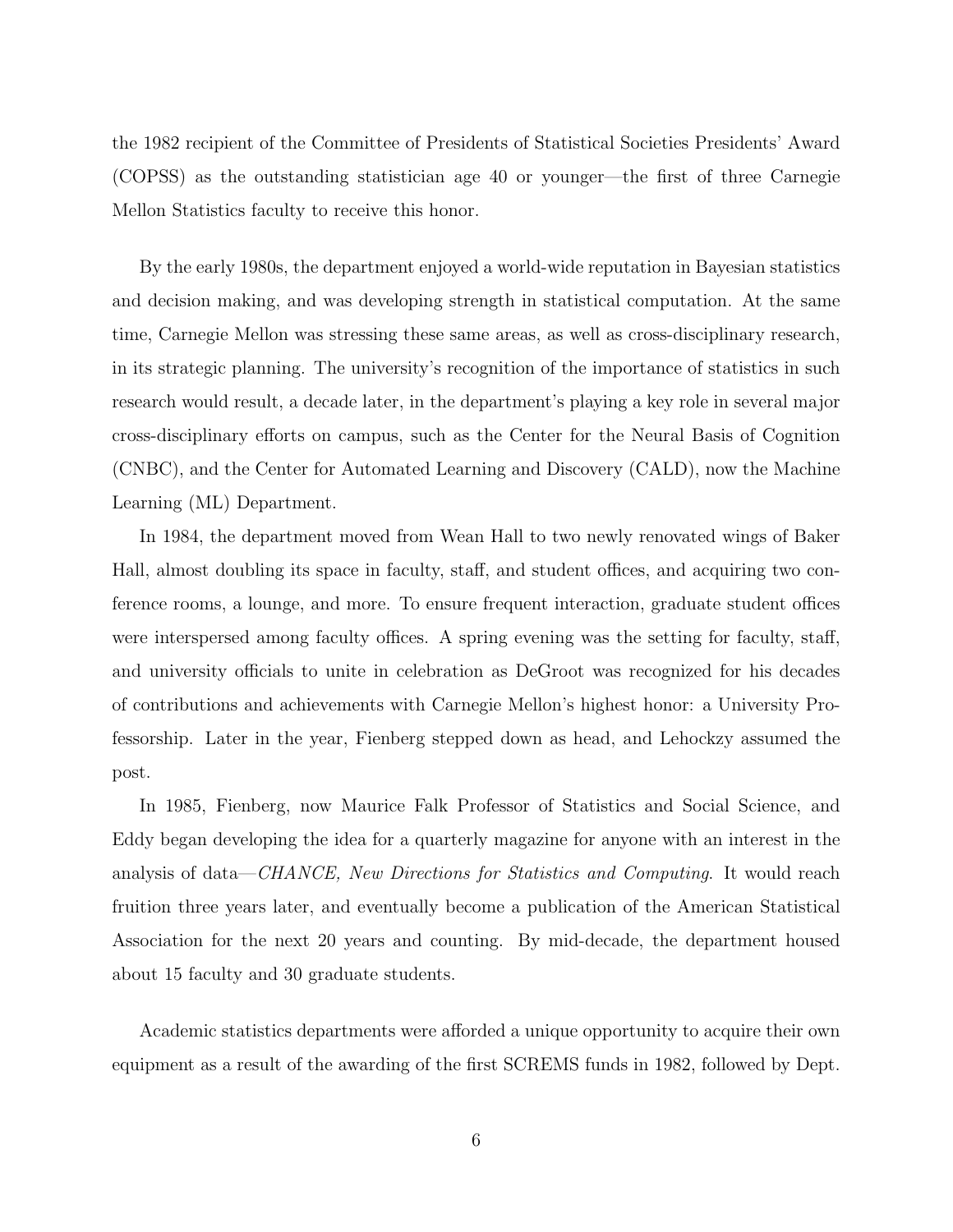of Defense funds under its University Research Instrumentation Program (DURIP). The Statistics Department moved from general availability of terminals in 1981, to a VAX 11/750 in 1983, to several workstations in 1985 – all maintained by Eddy. By 1986, the department's equipment included one VAX 11/750 superminicomputer with 912 MB of disk storage, one VAXstation 500 color workstation, one CSPI Mini-Map array processor, five GIGI color microcomputers, and more. All machines were interconnected by a 10Mb Ethernet using DECnet and TCP/IP software.

The mid-1980s marked the graduation of the department's first undergraduate statistics majors. Meanwhile, the labors of late-1970s through mid-1980s Ph.D.graduates were bearing fruit in government, industry, and academia. At the National Institutes of Health, Todd Sahlroot and Dean Follmann engaged in research on clinical trial and statistical modeling of biomedical data. Kathy Blackmond Laskey, at the Decision Sciences Consortium, analyzed data from the national pesticide survey of well water for the Environmental Protection Agency, while Sheryl Kelsey, as co-director of the Epidemiology Data Center at the University of Pittsburgh, oversaw research studies sponsored by the National Institutes of Health and other agencies. Diane Saphire and Elizabeth Stasny were beginning their academic careers at, respectively, Trinity University and Ohio State University.

In 1987, Fienberg was appointed dean of H&SS and, a year later, Larry Wasserman was hired. Eddy was developing a journal to extend the use of computational and graphical methods in statistical and data analysis that would become the Journal of Computational and Graphical Statistics, a joint publication of the ASA, IMS, and the Interface Foundation of North America.

By 1989, the department's computing equipment included nine terminals, five printers, 11 personal computers, and 32 workstations. To maintain the growing inventory, the department hired its first full-time systems manager. That same year, faculty member Michael Meyer developed StatLib, a system for distributing statistical software, datasets, and information by electronic mail, FTP, and WWW, and which is hosted by the Statistics Dept. to this day.

Sadness gripped the statistical community with the death of Morrie DeGroot on Nov.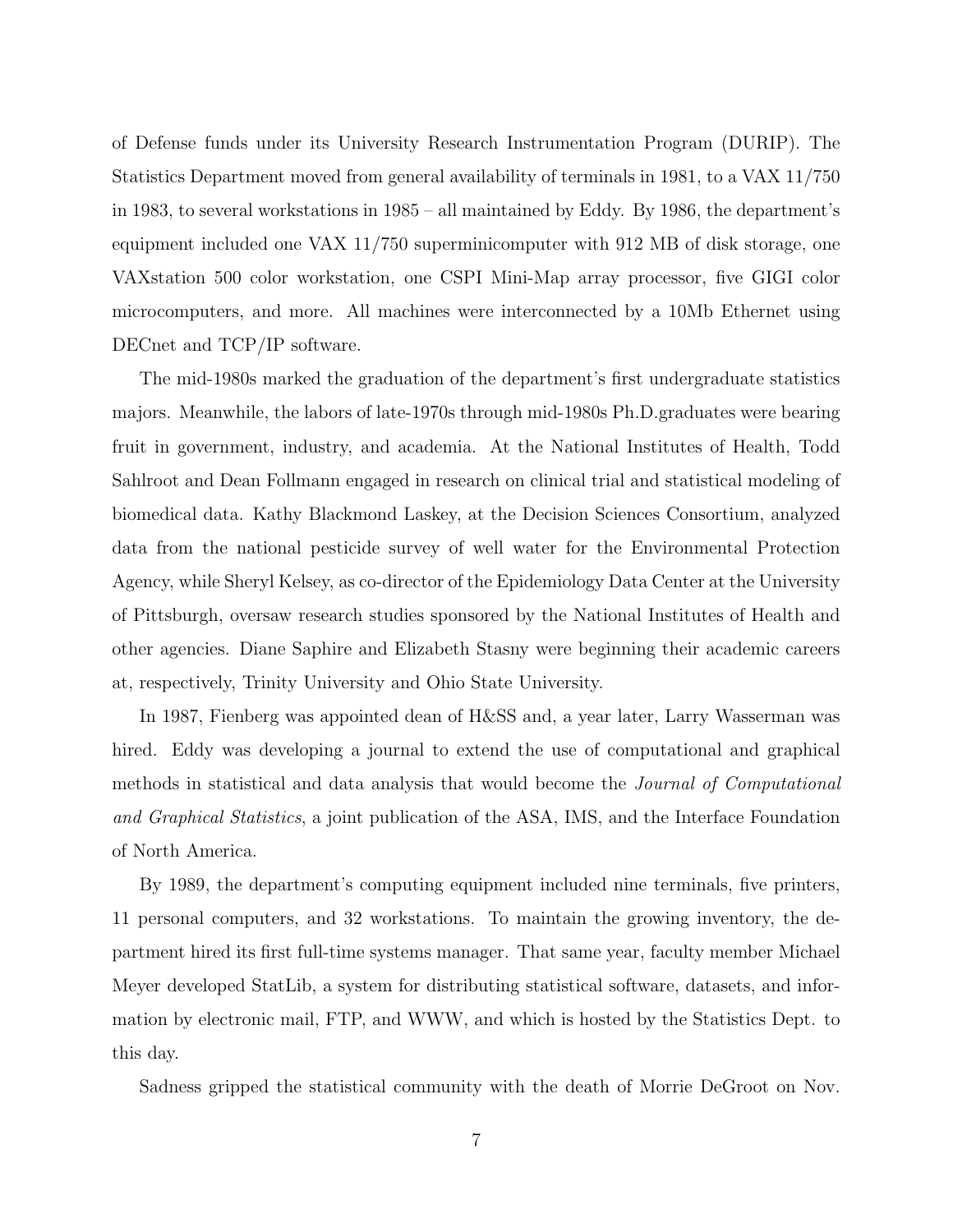2, 1989. As former student and collaborator Prem Goel remarked at the memorial service, mirroring the department's sentiment: "... [that] Morrie has not gone anywhere, that he has merely changed his body which was worn out, that memories of all the good times with Morrie are still with me, and that his ideas and advice will keep on showing me the right path."

Two years later the department formally honored its founder through its on-going, biannual Morris H. DeGroot Lecture held in conjunction with the first of a long series of Case Studies in Bayesian Statistics workshops co-organized by Kass on applications of Bayesian statistics to problems in science and technology.

The department also transformed a conference room into the Morris H. DeGroot Memorial Library containing the bequeathed books and periodicals of its namesake. Over the years, the collection has expanded to include hundreds of faculty contributions and some new purchases.

By the start of the next decade the major thrusts of the department had evolved into Bayesian statistics, computational statistics, industrial statistics and stochastic modelling, and biostatistics and psychiatric statistics. In keeping with the latter, Brian Junker joined the department as a postdoctoral fellow in the Program in Psychiatric Statistics, jointly operated by the department and Western Psychiatric Institute and Clinic. Fienberg returned in 1993 following a two-year stint as academic vice-president at York University in Toronto. With the arrival of Kathryn Roeder and Christopher Genovese a year later, personnel rose to 14 tenure-track, one research scientist, and three full-time-equivalent visiting faculty.

By 1995, StatLib had grown to a collection of about 150 Mbytes, and the StatLib server was servicing about 60,000 monthly transactions. In the classroom, curricular and pedagogical innovations introduced in new H&SS core courses, "Statistical Reasoning" and "Introduction to Statistical Methods," were partly credited with the rise in the number statistics majors and minors, and with the overall interest in the discipline: by spring, 1996, there were over 900 undergraduates enrolled in department courses.

The development of the graduate program continued with roughly 36 students. The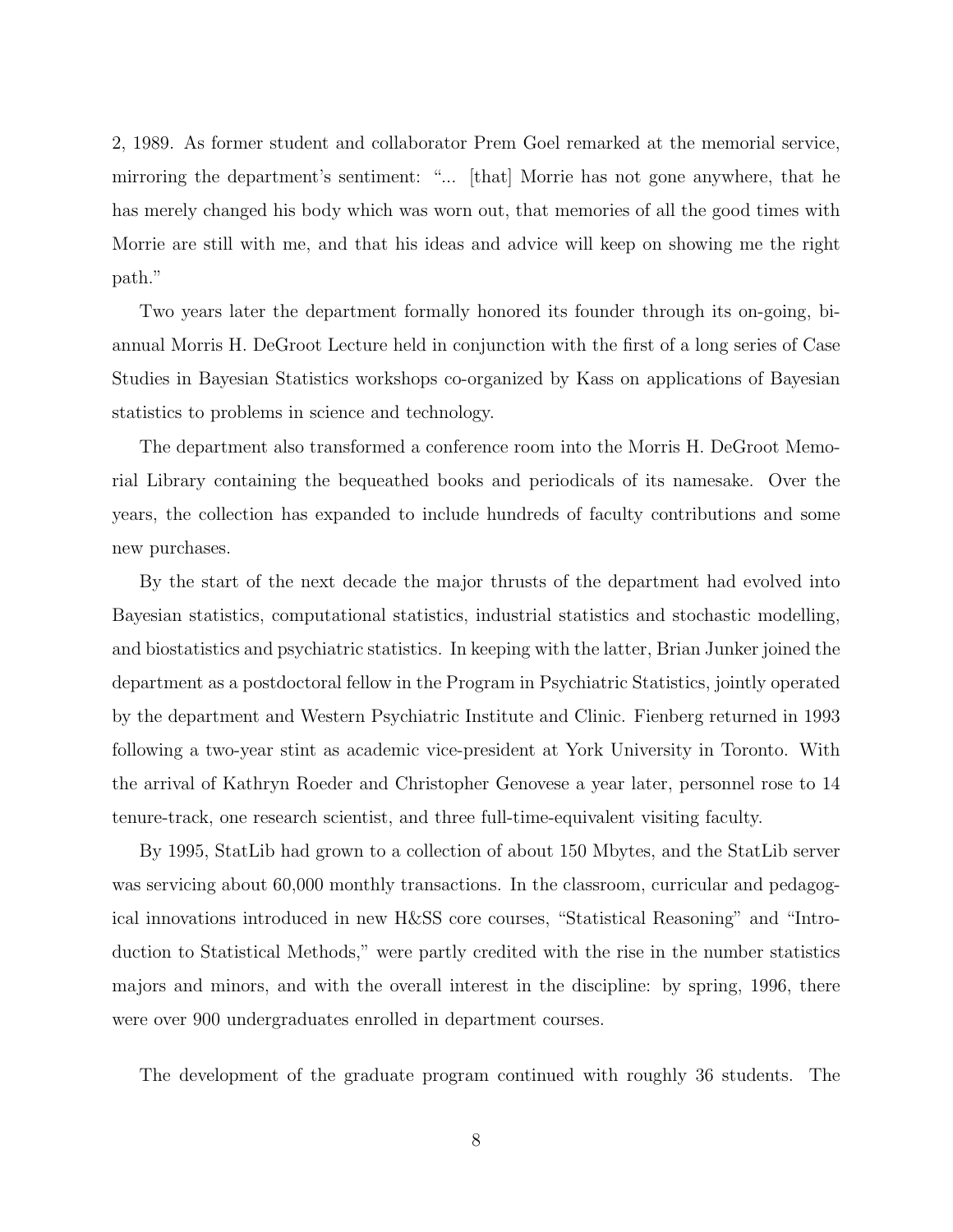number of special graduate education programs by now included the joint Ph.D. with the H. John Heinz III School of Public Policy and Management (now the H. John Heinz III College) and the joint Ph.D. in statistics and machine learning. The program expanded further with the Masters of Science in Computational Finance (MSCF), a joint venture of four departments, including Statistics, for future investment professionals. Besides local classroom instruction, MSCF students attend class via a remote television connection in New York City.

In 1995, Kass was named the new head, replacing Lehoczky after 11 years. On the research front, the brain provided fodder for ever-widening statistical collaboration. A new tool to measure the change in blood flow related to neural activity in the brain—functional Magnetic Resonance Imaging (fMRI)—offered statistical challenges for Eddy, Genovese, and new hire Nicole Lazar. Kass' interest in statistical modeling of neural activity culminated in a faculty appointment – and executive committee membership – in Carnegie Mellon's new CNBC, established to foster interdisciplinary research on the neural mechanisms of brain function. (A joint CNBC-Statistics Ph.D. program was approved in 2011.)

To keep pace with the increasing number of statistics undergraduate and graduate degree recipients, outreach initiatives were instituted, like departmental newsletters and the annual alumni breakfasts at the Joint Statistical Meetings. Meanwhile, the influx of young faculty not only provided a balance with senior faculty, but heralded a change in family profiles. The after-hours socializing of the prior decade gave way to afternoon baby showers and child care schmoozing. New faculty also meant new honors. Roeder was the 1997 recipient of the COPSS Award, with Wasserman accepting the award two years later. Genovese received an NSF CAREER Award for young researchers. For senior faculty, Lehoczky's being named the Thomas Lord Professor of Statistics raised the number of chairs to four: Kadane was the Leonard J. Savage Professor of Statistics and Social Sciences; Fienberg, recently elected president of the IMS and the International society for Bayesian Analysis, was named a University Professor; and Seidenfeld became the first recipient of the Herbert A. Simon Chair in Philosophy.

As the world prepared for the new millenium, the department set its sights on NSF fund-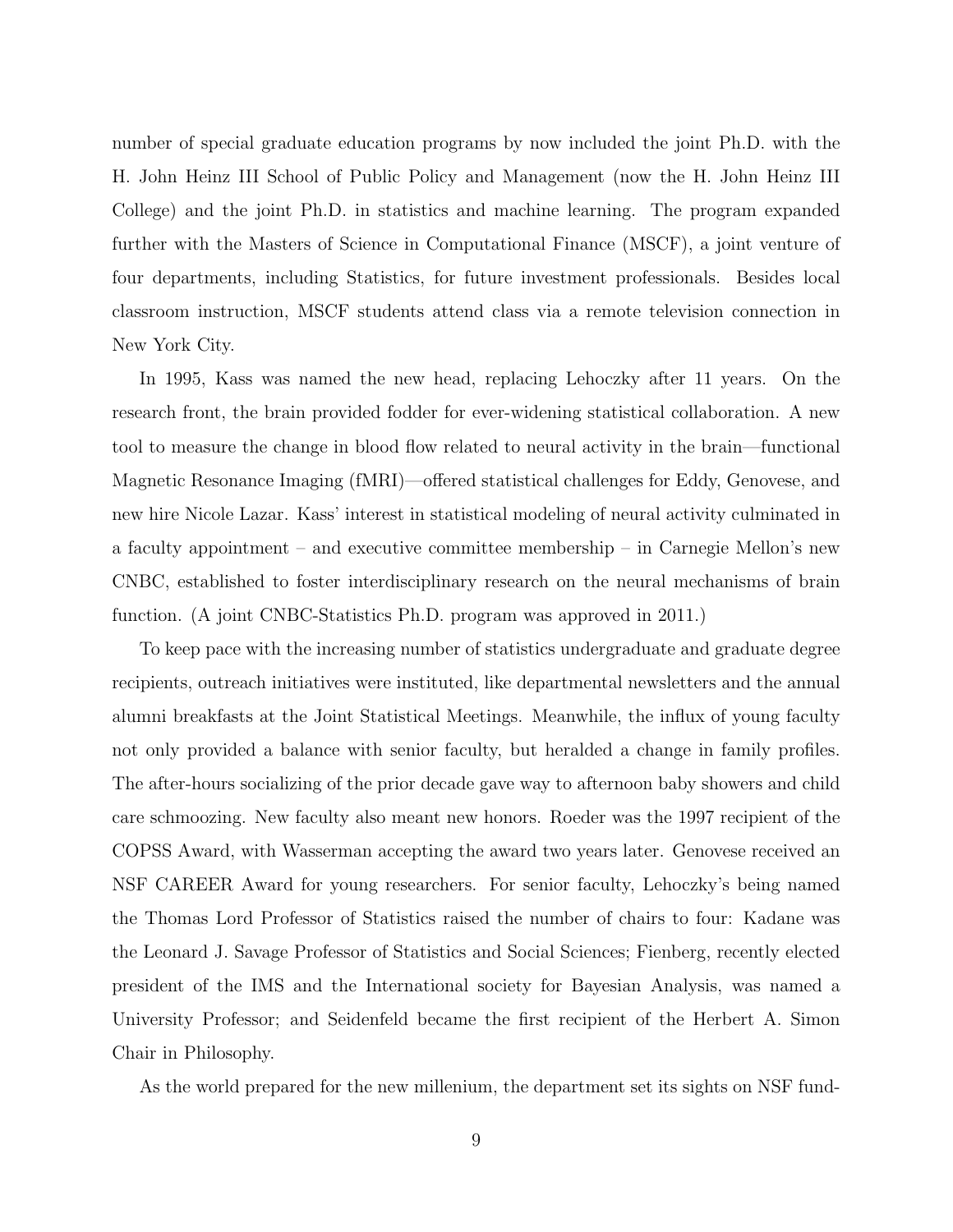ing that was awarded jointly with Carnegie Mellon's Department of Mathematical Sciences through a Vertical Integration of Research and Education grant, or VIGRE. The goal of the VIGRE program, as articulated by NSF, is to "increase the number of well-prepared U.S. citizens, nationals, and permanent residents who pursue careers in the mathematical sciences..." A few years after the joint award, Statistics was singly awarded VIGRE funding. Through that assistance, the Statistics Department enhanced its undergraduate, graduate, and postdoctoral programs. With the graduate and postdoctoral programs, mentored crossdisciplinary work, communication, and teaching were emphasized.

Newly instituted teaching teas and research teas encouraged interaction among regular faculty and VIGRE trainees at all levels. (By 2006, VIGRE participants numbered three faculty principal investigators, 15 faculty mentors and project leads, six VIGRE-supported post docs/visiting assistant professors, 11 VIGRE-supported graduate students, and 28 VIGREsupported undergraduates.) The grant also gave birth to the department's eight-year Summer Undergraduate Research Experience (SURE), directed by Greenhouse. Students – primarily from historically black college and universities – interested in public health careers designed supervised research projects such as "Factors Associated with the Perceptions of Obesity and Depression Among Adolescents in the U.S.," and "The Hidden Cost of Caregiving: Emotional Stress." Students presented their work at a poster session to the campus community at the conclusion of the eight-week SURE.

Maintaining the focus on undergraduate education, by 2000 the department offered a variety of programs, with the most popular being: (1) the B.S. and minor in statistics in H&SS; (2) the statistics and operations research concentrations of the B.S. in mathematical sciences in the Mellon College of Science; and (3) the statistics and data mining concentration of the B.S. in information systems in H&SS. The college itself was expanding, as a 20,000 square-feet addition provided new research areas, multimedia classrooms, conference rooms, meeting space, and more. When H&SS lost its dean to another university, Lehoczky was named interim dean. Faculty honors during this period included Kadane being named a University Professor, and Fienberg's election to the National Academy of Sciences followed by his election to the Royal Society of Canada five years later.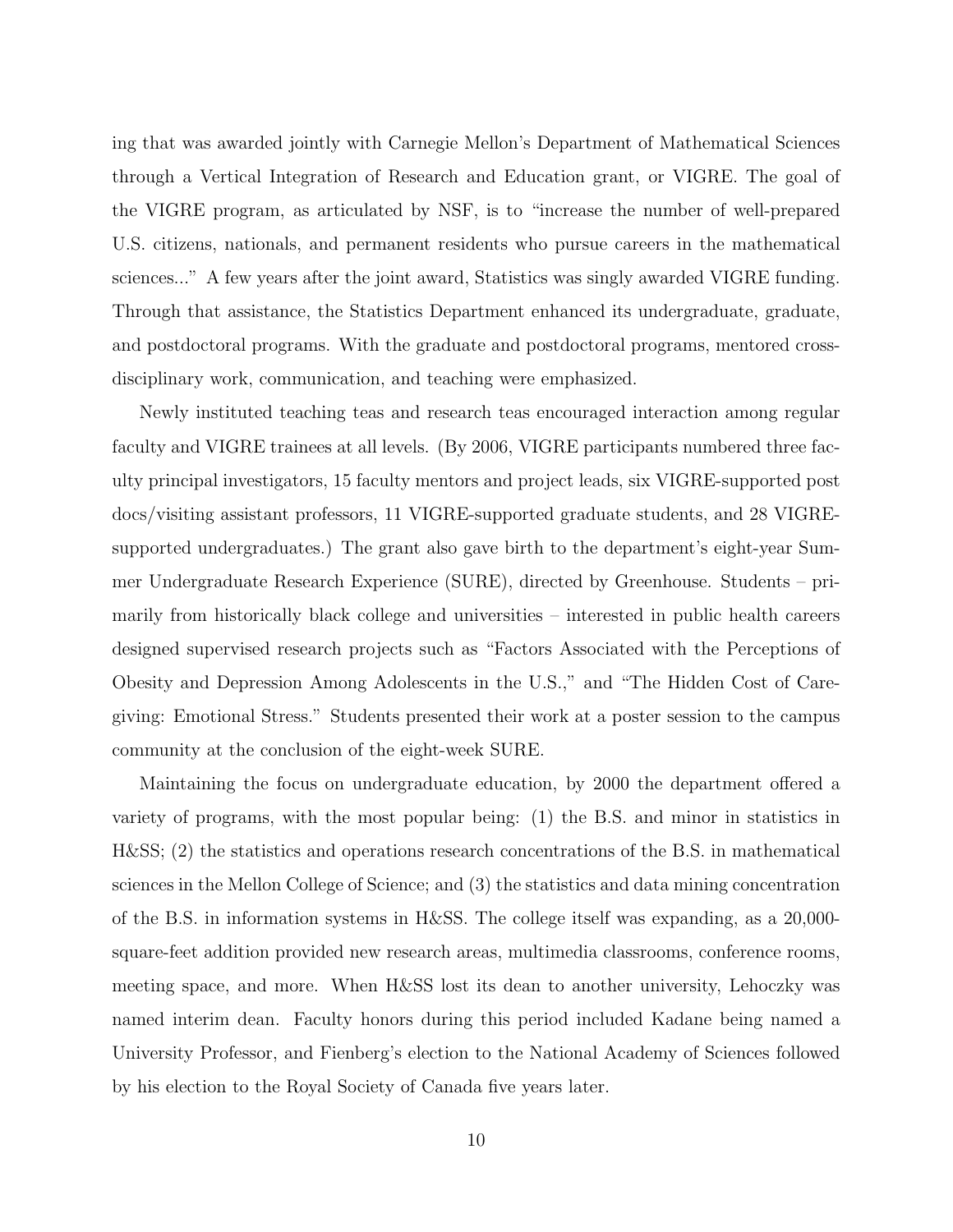Cross-disciplinary work among faculty continued to span a variety of scientific, business, and policy domains, including archeology, astronomy, biostatistics, data mining, education, environment, finance, government, marketing, neuroimaging, neurophysiology, and social science/public policy. In 2001, faculty published 67 articles and commentaries, and six books. A year later, an advisory board report called the department "world class in the caliber and rigor of its theoretical and methodological research, in its contributions to advancing the discipline of statistics, and in its education programs. Moreover, it is preeminently so in interdisciplinary research."

Statistics faculty have held joint appointments in the departments of machine learning, mathematics, philosophy, social and decision sciences, as well as in GSIA (now the Tepper School of Business), and the Heinz College (public policy and management), and in numerous interdisciplinary centers such as the Center for the Neural Basis of Cognition, Cylab, and the Center for Computational Biology.

Oded Meyer, appointed in 1999, was named the department's first regular-faculty lecturer. At the same time, reformulated classes like Advanced Data Analysis II, in which students prepare semester-long projects to present at Carnegie Mellon's competitive annual "Meeting of the Minds" undergraduate research symposium, continued to attract newcomers to the field.

The growth of the graduate and undergraduate programs, and the research activities, also added pressure on the small amount of space the department occupied, and still does. Appropriate office space for new faculty hires can be problematic. Some graduate student offices are in non-abutting sites, and important computing equipment is located in rented remote locations. While the reconfiguration of former faculty offices into multi-desk offices has proven a viable option for fostering a sense of community for students, contiguous space remains the department's most pressing issue.

In that vein, Eddy opened, in 2002, a 2500-square-feet "branch office" three blocks from campus with a staff engaged in imaging research – optical video imaging, microscopic histological imaging, and laser fluorescence imaging. Faculty honors during this period included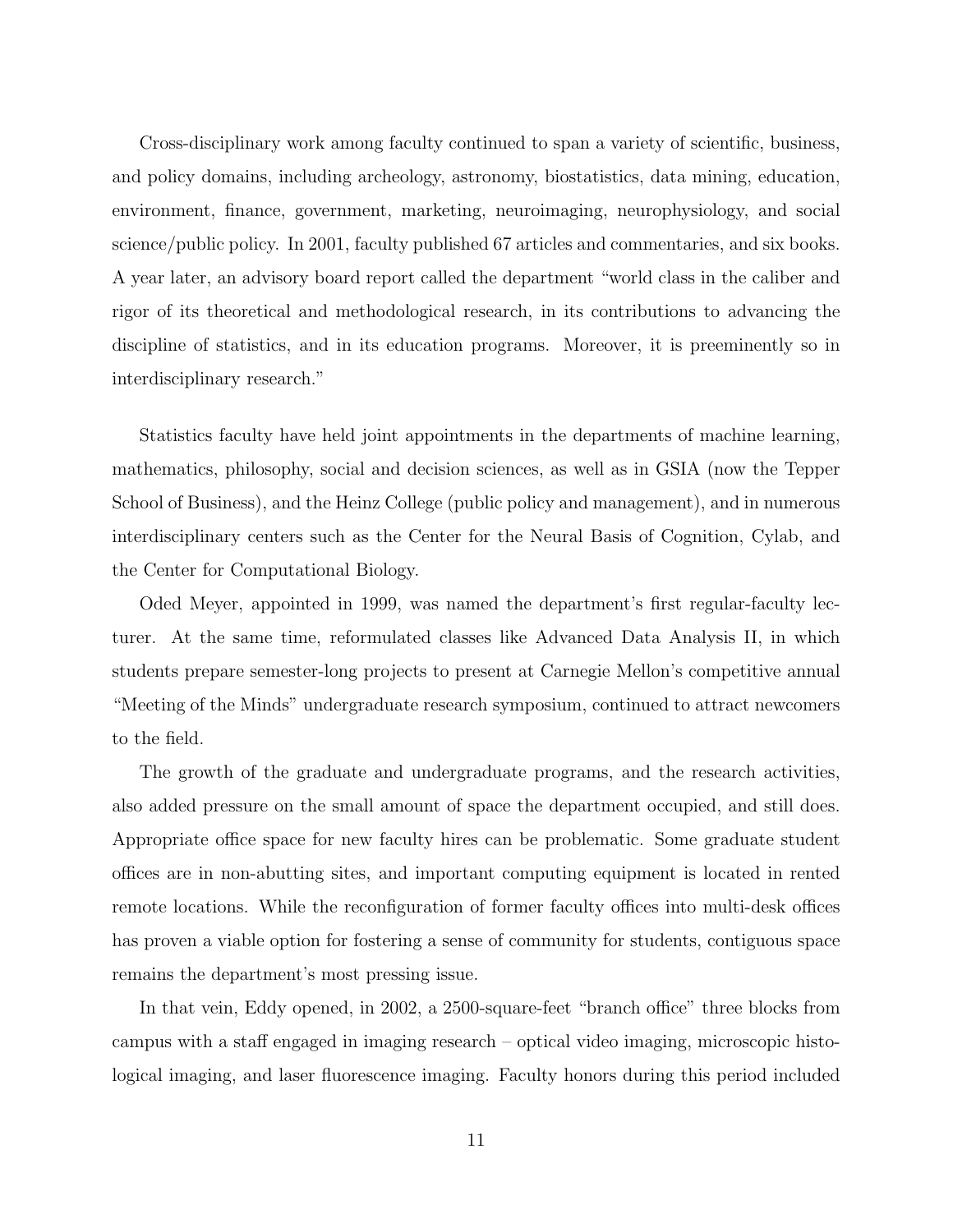Eddy becoming chair of CNSTAT, Junker's appointment as editor of Psychometrika and Kass's as editor of the new electronic Bayesian Analysis, and Seidenfeld's being named a University Professor. Eddy and Fienberg were designated lifetime National Associates by the National Academy of Sciences.

On July 1, 2004, Schervish became head, replacing Kass who had served nine years in the post. In addition to the 17 regular faculty, there were seven visitors, two instructors, and two faculty with external appointments. On the academic front, the department launched the new B.S. in economics and statistics degree program, and began restructuring its graduate program so students could engage in research earlier in their careers with fewer required courses. Fienberg was elected to the Royal Society of Canada in 2004 and to the American academy of Arts and Sciences in 2007, joining Seidenfeld who was elected several years earlier. On the social front, departmental celebrations kicked into high gear over the next five years with events in honor of Kadane attaining emeritus status (first in the department's history), Fienberg's 65th birthday, Eddy being named the first John C. Warner Professor of Statistics, and Lehoczky's 40 years at Carnegie Mellon.

By 2008, the number of undergraduate majors totalled about 100; not coincidentally, that same year Meyer won the Elliott Dunlap Smith Award for excellence in teaching in the college. On the graduate side, the new Masters in Statistical Practice (MSP) program premiered a year later: a one-year, two-semester professional masters degree program emphasizing statistical practice, methods, data analysis, and workplace skills, and directed by Greenhouse.

The department concluded one decade and began another with a resounding mix of junior and senior faculty recognition: Jiashun Jin was winner of the 2009 Tweedie New Researcher Award from the IMS, and Rebecca Nugent received the 2009 Chikio Hayashi Award from the International Federation of Classification Societies to a promising young researcher. Kadane was elected to the American Academy of Arts and Sciences in 2010, while Eddy completed his second three-year term as chairman of CNSTAT, becoming the only person to have chaired both statistics committees at the National Academies, having previously chaired the Committee on Applied and Theoretical Statistics. In 2011, Lehoczky joined the ranks of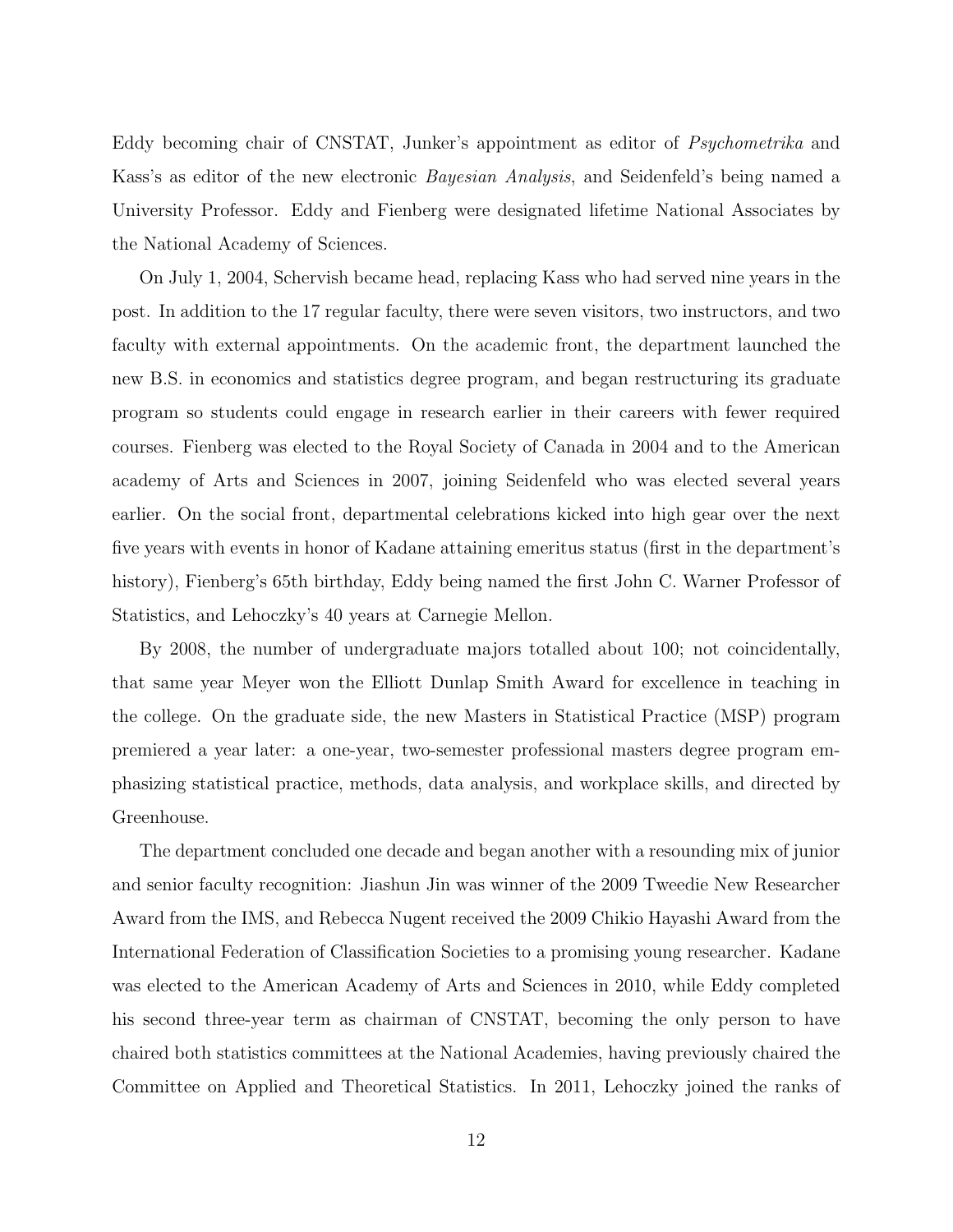University Professors.

As of late 2010, 145 undergraduates were pursuing majors in the department, and seven were pursuing minors. There were 882 students enrolled in undergraduate statistics courses.

Fall, 2011, is record-setting on a number of fronts: There are 65 graduate students – our most ever! – which includes 18 MSP students – another high! Faculty, who are comprised of professors, special faculty, professors in residence, postdoctoral research associates, and more, total  $33$  – one of our biggest numbers – with the newest members being assistant professor Ryan Tibshirani, and Heinz College associate professor Amelia Haviland, a 2003 department alumnus with a joint Ph.D. with Heinz; she has a courtesy appointment in the Statistics Department.

Finally, but certainly not lastly, H&SS became the Marianna Brown Dietrich College of Humanities and Social Sciences in honor of the mother of William S. Dietrich II, who intends to provide a gift of a \$265 million fund to support Carnegie Mellon.

It will be the eighth largest gift ever by an individual to a private higher education institution in the U.S.

## What Has Made Statistics at Carnegie Mellon Special?

Several features of the research and other activities of the department have made it distinctive at Carnegie Mellon, and a leader among its peers at other universities around the world.

First, from its founding, the department has been home to a focus on Bayesian inference, and this focus flourished as faculty developed computational approaches such as Laplace's method, and in the 1990s with the emergence of Markov chain Monte Carlo methods. This intellectual focus fit nicely with the department's emphasis on statistical computing and its involvement in the creation of the Machine Learning Department in the School of Computer Science.

Second, the department's emphasis on collaborative research established it within Carnegie Mellon as an essential locus of research and teaching linked to almost all units of the university. Statistics graduate students and faculty engaged in interdisciplinary research before